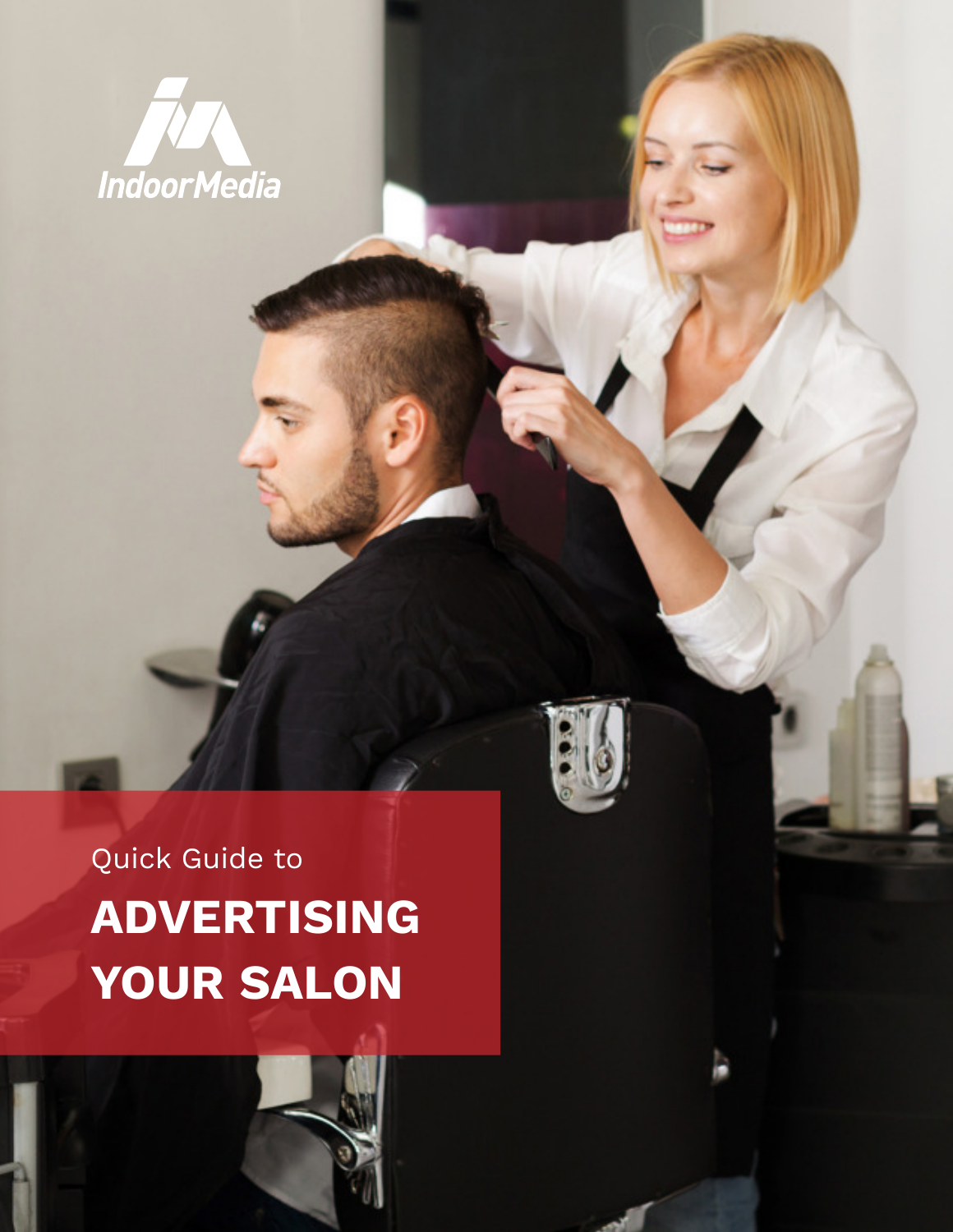## **QUICK GUIDE TO ADVERTISING YOUR SALON**

Salon owners are busy. Whether you offer hair services, nail services, or both, you've got a long list of things that constantly need your attention. Managing the day to day business needs, training new stylists and technicians, and even working in the salon yourself is enough to fill your day, so when do you take the time to evaluate the strength of your customer base?

While the salon industry is growing, external threats can be a real challenge to profitability. Industry laws and regulations could change and make your current service offerings outof-date. New salons could open a few miles from your business and poach your current customers. Even if you've done the work to stay on top of all the latest trends, consumers may not know that your salon is the one to go to for all the best products and services.

This is where advertising comes into play. To make sure your business stays profitable, you

need to attract new clients and increase sales to your existing ones. However, trying to learn all the new forms of advertising could be its own full time job! There's inbound marketing, PPC, blogging, and the list goes on. Rather than spend hours researching marketing techniques that may or may not be effective, invest your time in a partner who can help you sort out what types of advertising will be most valuable for your specific category of business.

As a salon owner, you need to target consumers that live close to your location. Then, combine local targeting with a strong offer that will get consumers to choose your salon over the competitor. IndoorMedia's coupon advertising does exactly that, and helps you through every step of the process to make sure that your advertising campaign is as unique as your salon.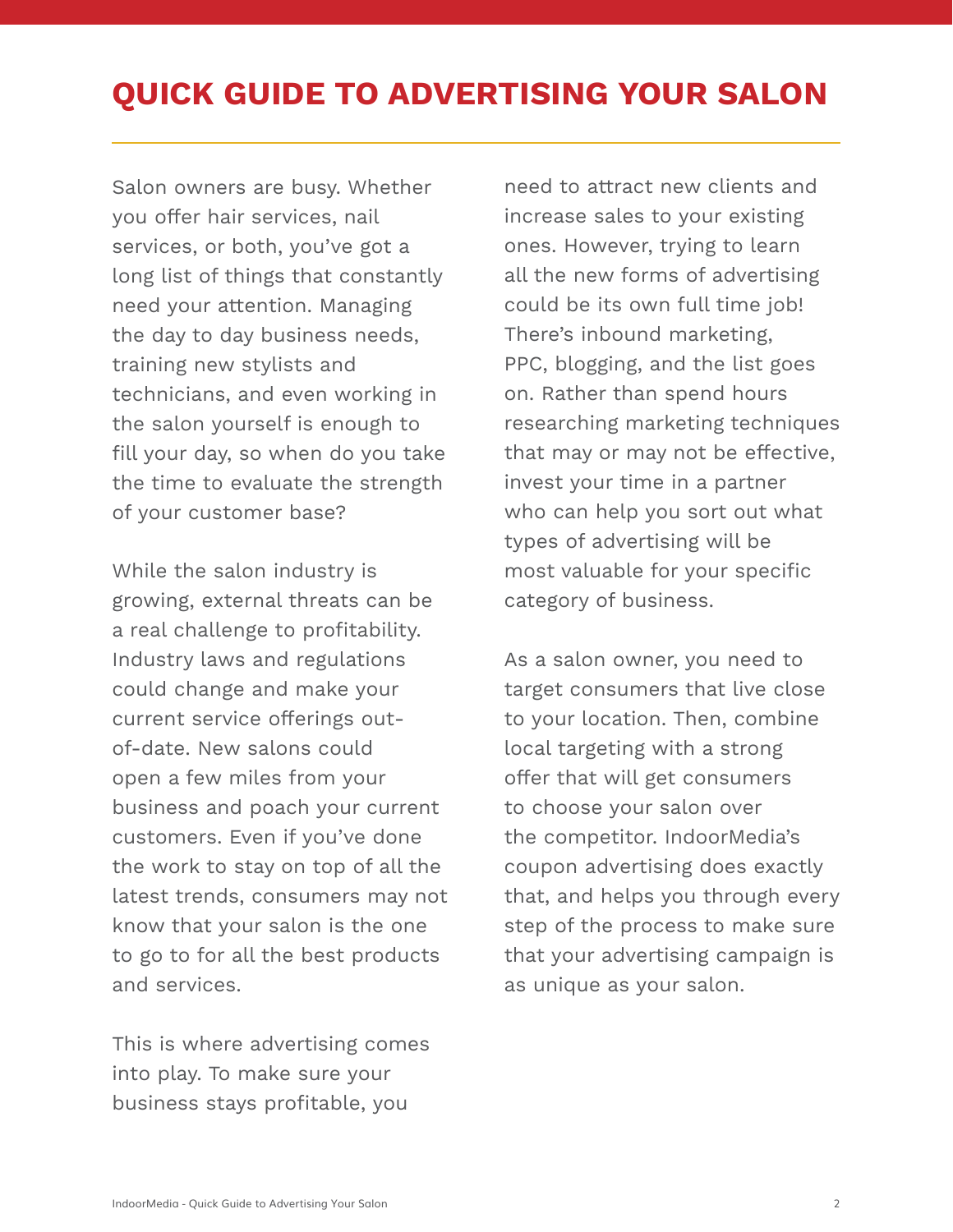

To be successful, advertising must have another characteristic: it must be profitable. In IndoorMedia's experience, we've seen owners calculate that profit in two ways. The first group looks at their average ticket sale and figures out how many tickets are needed to pay for each of their expenses. For example, with a \$30 average ticket and \$3000 rent, it takes 100 customers to cover that cost. Using this method, you can look at how many sales it takes to cover the cost of the advertising. This quick, back-of-the-napkin approach is a good go by on calculating ROI.

The other approach is to figure out the exact profit each ticket actually brings in. The formula goes something like this:

# **COUPON SALES**

- **-** Ad Cost
- **-** Variable Costs\*

### **MARGINAL PROFIT\*\***

\* Only use the costs that are used for the transaction, things like rent are paid no matter if the coupon ads work or not.

\*\* You may need to consider that some existing customers will use the coupon as well!

This method requires a bit more work to calculate, but for those who like rounding to the penny, it offers the exact ROI for your ad campaign.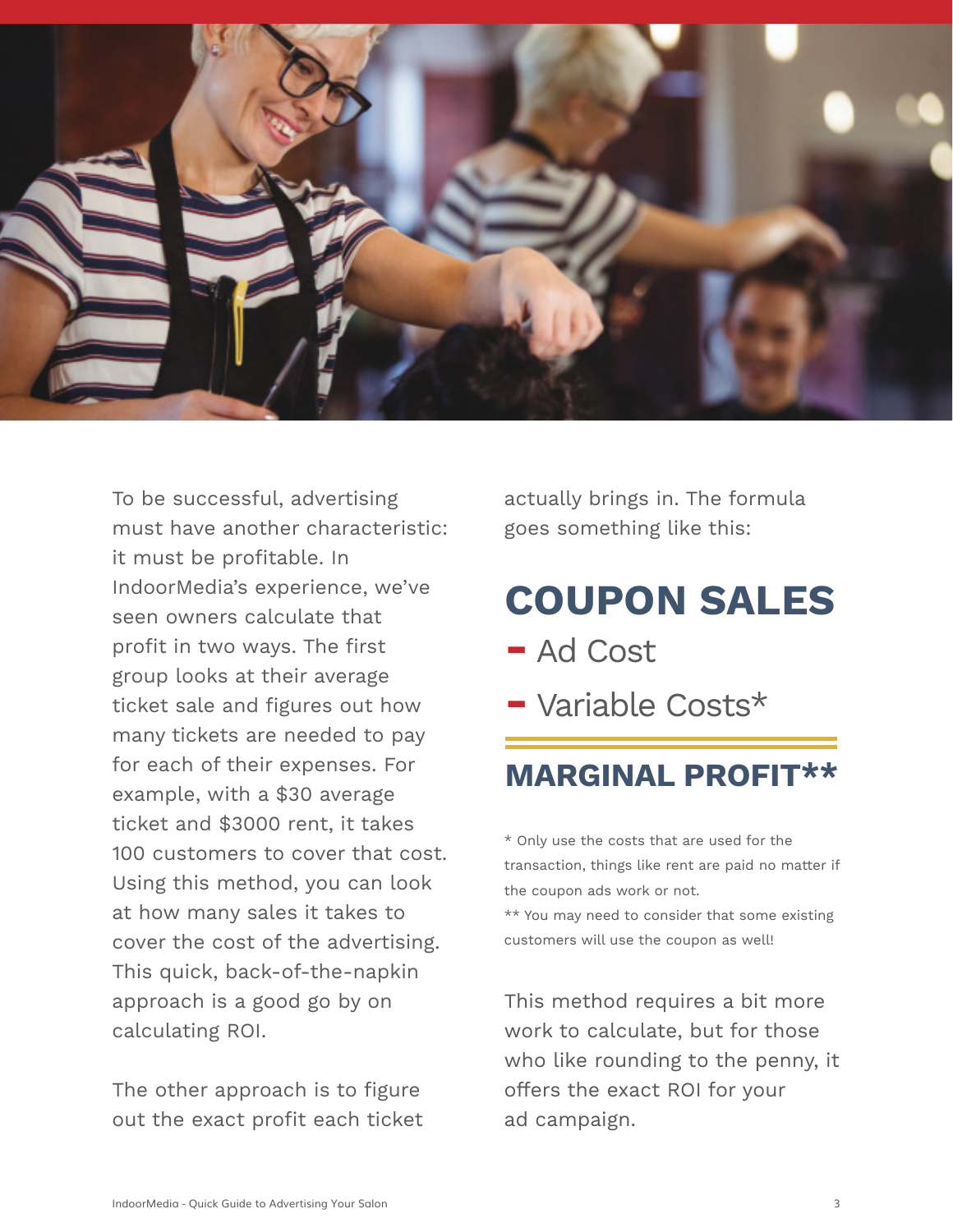## **FOUNDATIONAL ADVERTISING:**  REGISTER TAPE COUPONS

### Register Tape advertising should be a foundational component of any Salon's advertising efforts.

With a proven history of success and low entry costs it is one of the easiest ways to kick off your advertising and can help pay for more risky efforts, like digital.

- Register tapes has proven successful for hair and nail salons over the past 30 years. **1**
- Your coupon is customized to your exact specifications. **2**
- Your coupon is placed directly into the hands of the coupon users by the cashier, along with his or her change. **3**
- Your get continuous blanket **4** exposure every day to thousands of shoppers in your targeted marketing area.
- Your get daily measureable responses–easy to track. **5**
- You have the option to purchase an exclusive for your business category that "locks out" your competition. **6**
	- Your coupon's low cost-per thousand permits you to have a high rate of exposure! Result? Affordable new business! **7**
- Your business receives the "implied endorsement" of a multi-million dollar corporation. **8**

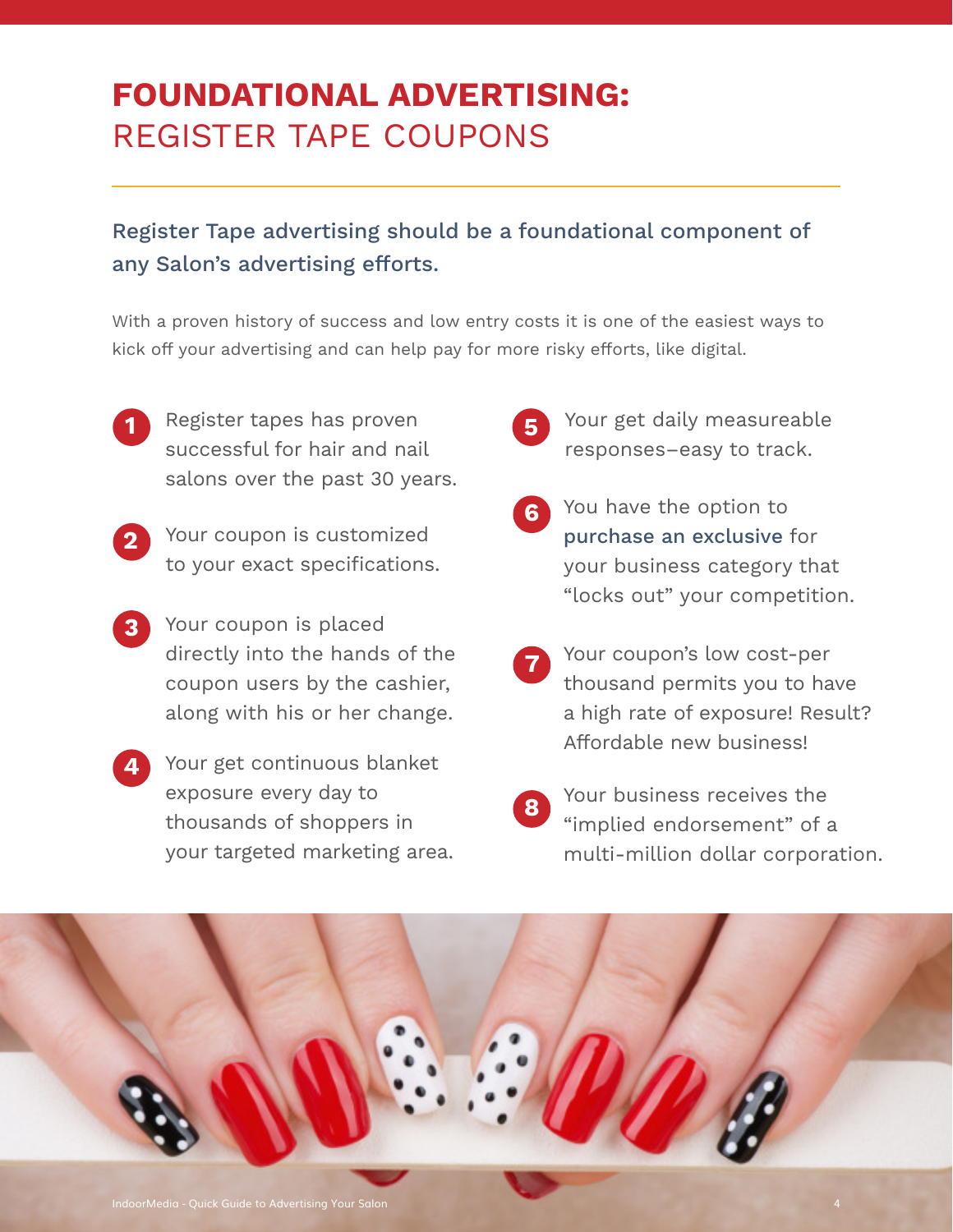## **OVER 90% OF CONSUMERS SURVEYED INDICATE THEY USE COUPONS**



ndoorMedia - Quick Guide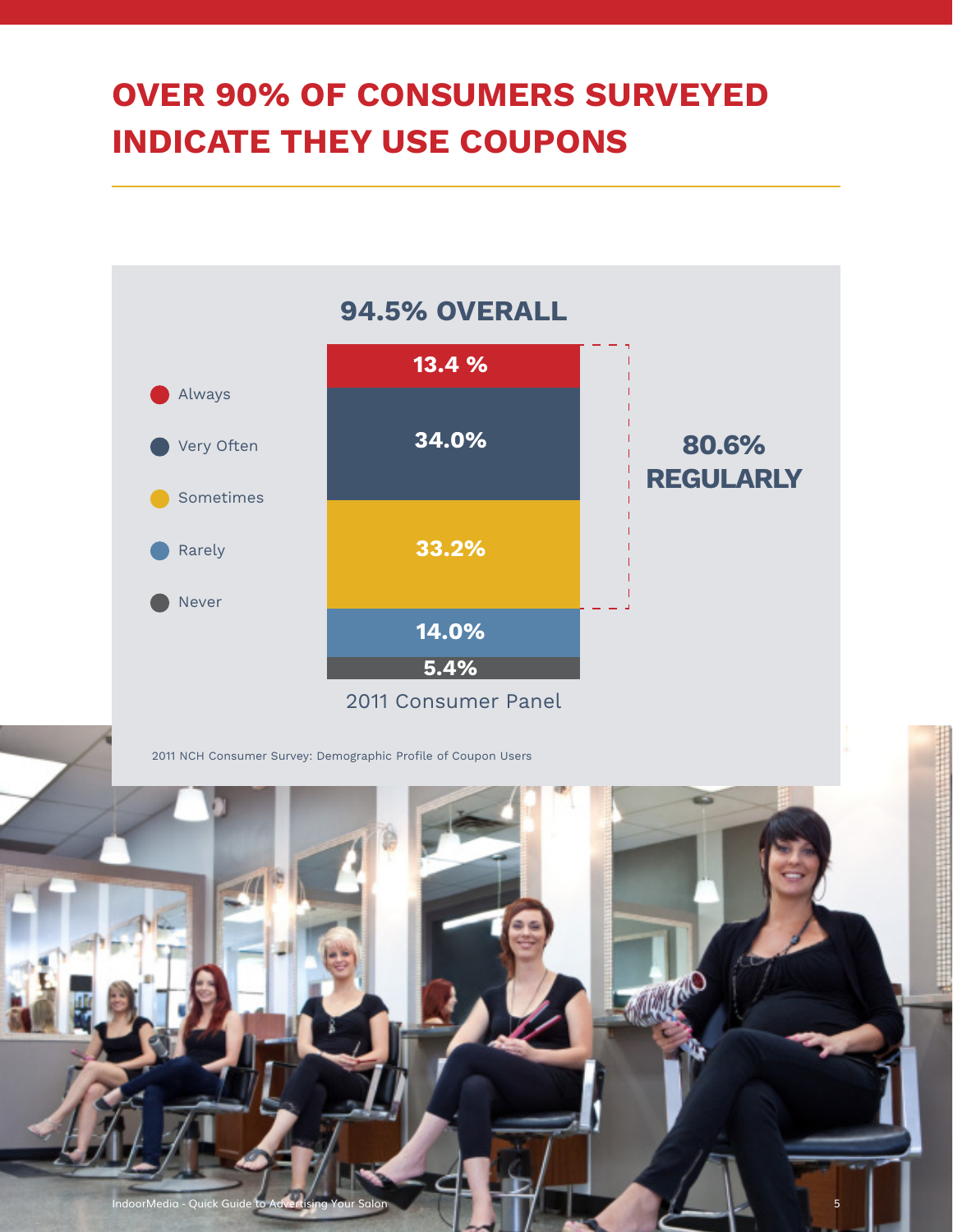## **YOU DO THE MATH**



### **DISTRIBUTION AND REACH = INTO THEIR HANDS!**

- **NOT** on the driveway
- **NOT** in the mailbox
- **NOT** on the TV or radio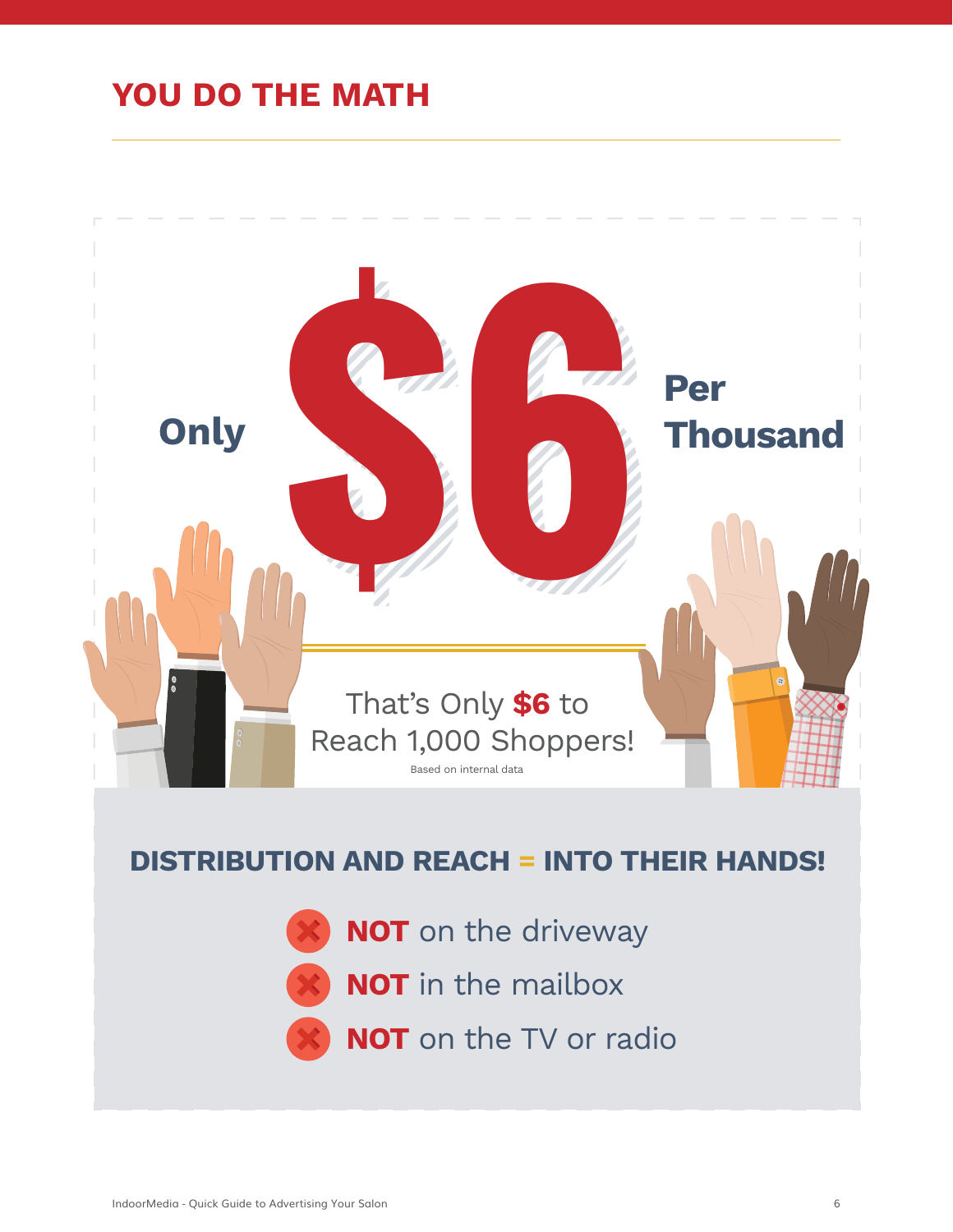## **TOP COUPONS FOR THE COSMETOLOGY INDUSTRY - HAIR SALONS**

**We have had this program for 7 years now and have had an excellent return on our investment. This program works so well, we have stopped all other forms of advertising. Register Tapes is our ONLY campaign. We are receiving 3-5 coupons a day. We will definately renew our advertising with RTUI.**



**Christina Foxall - New Images AVG TICKET:** \$30 **REDEMPTIONS:** 120/mo.



**Salon 131 REDEMPTIONS:** 160/mo.



**Premier Cuts AVG TICKET:** \$10 **REDEMPTIONS:** 360/mo.



**Third Dimension Salon AVG TICKET:** \$55 **STORES:** 5 **REDEMPTIONS:** 80/mo.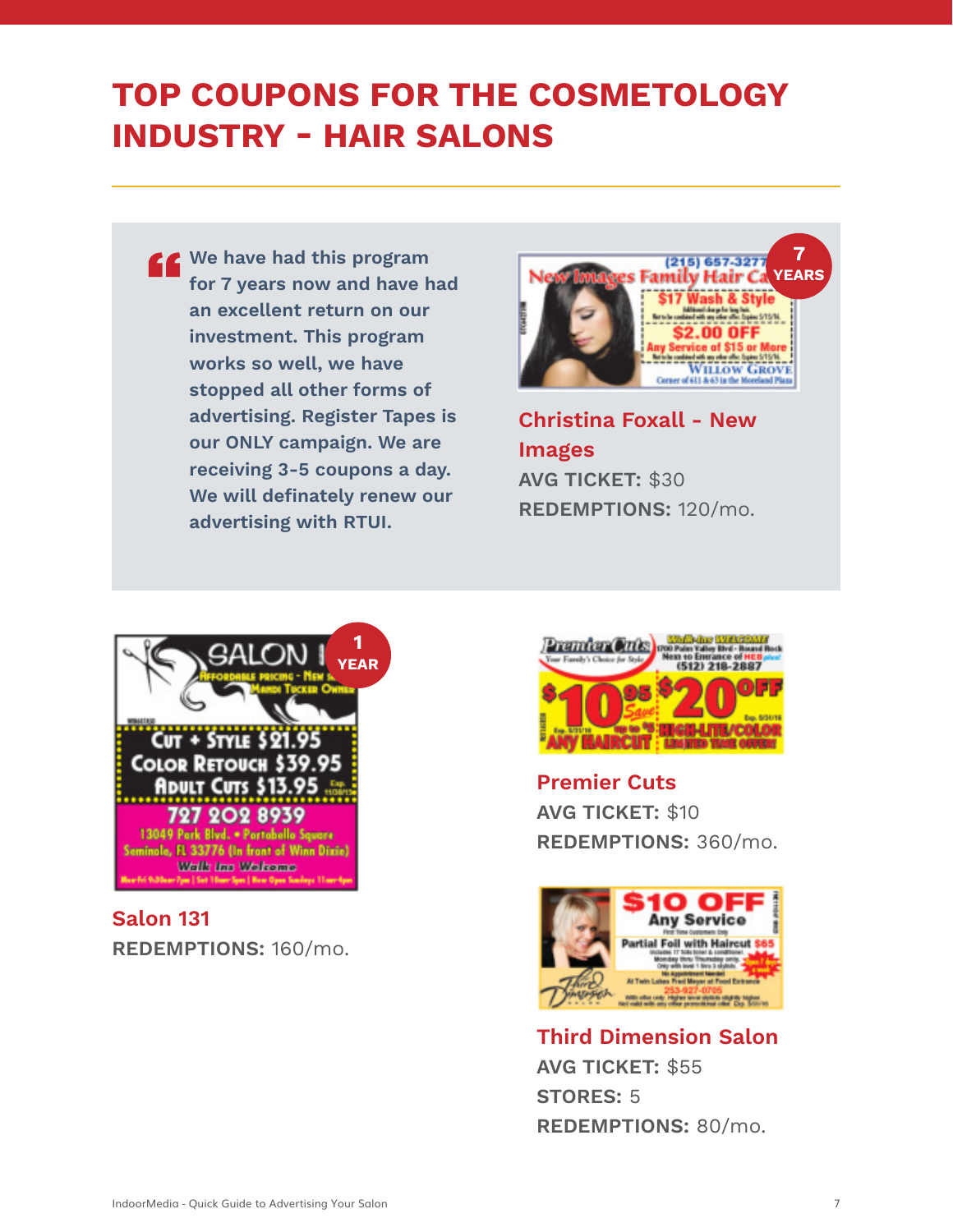

**Arch of Eyebrow AVG TICKET:** \$75 **REDEMPTIONS:** 300/mo.



#### **Supercuts**

**AVG TICKET:** \$75 **STORES:** 5 **REDEMPTIONS:** 200/mo.



**Quick Cuts AVG TICKET:** \$10 **REDEMPTIONS:** 100/mo.

**"THIS PROGRAM WORKS SO WELL, WE HAVE STOPPED ALL OTHER FORMS OF ADVERTISING."**

IndoorMedia - Quick Guide to Advertising Your Salon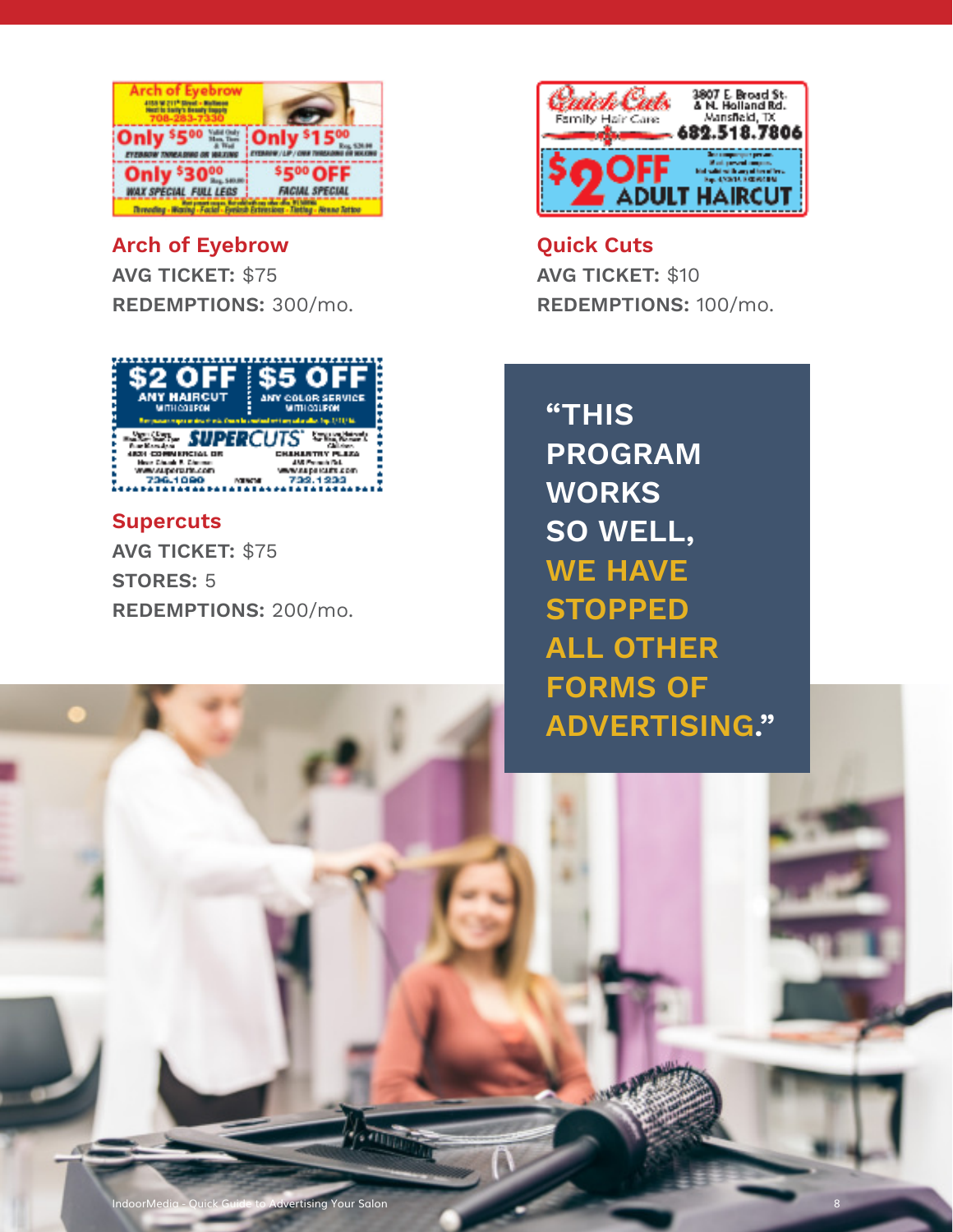## **TOP HAIR SALONS**

**Our Supercuts group has been running on the HEB receipt for 25 YEARS! It is our single best performing coupon at a time when coupons are big. In December alone, we had 314 coupons brought in. We also love it when our competitors advertise because everyone knows we will honor their coupons as well.**



**Ashley - Supercuts/Bastrop STORES:** 25 **REDEMPTIONS:** 314/mo.



**Carlo's Salon AVG TICKET:** \$125 **REDEMPTIONS:** 60/mo.



**Great Clips AVG TICKET:** \$10 **REDEMPTIONS:** 380/mo.



**Great Clips AVG TICKET:** \$10 **STORES:** 6 **REDEMPTIONS:** 300/mo.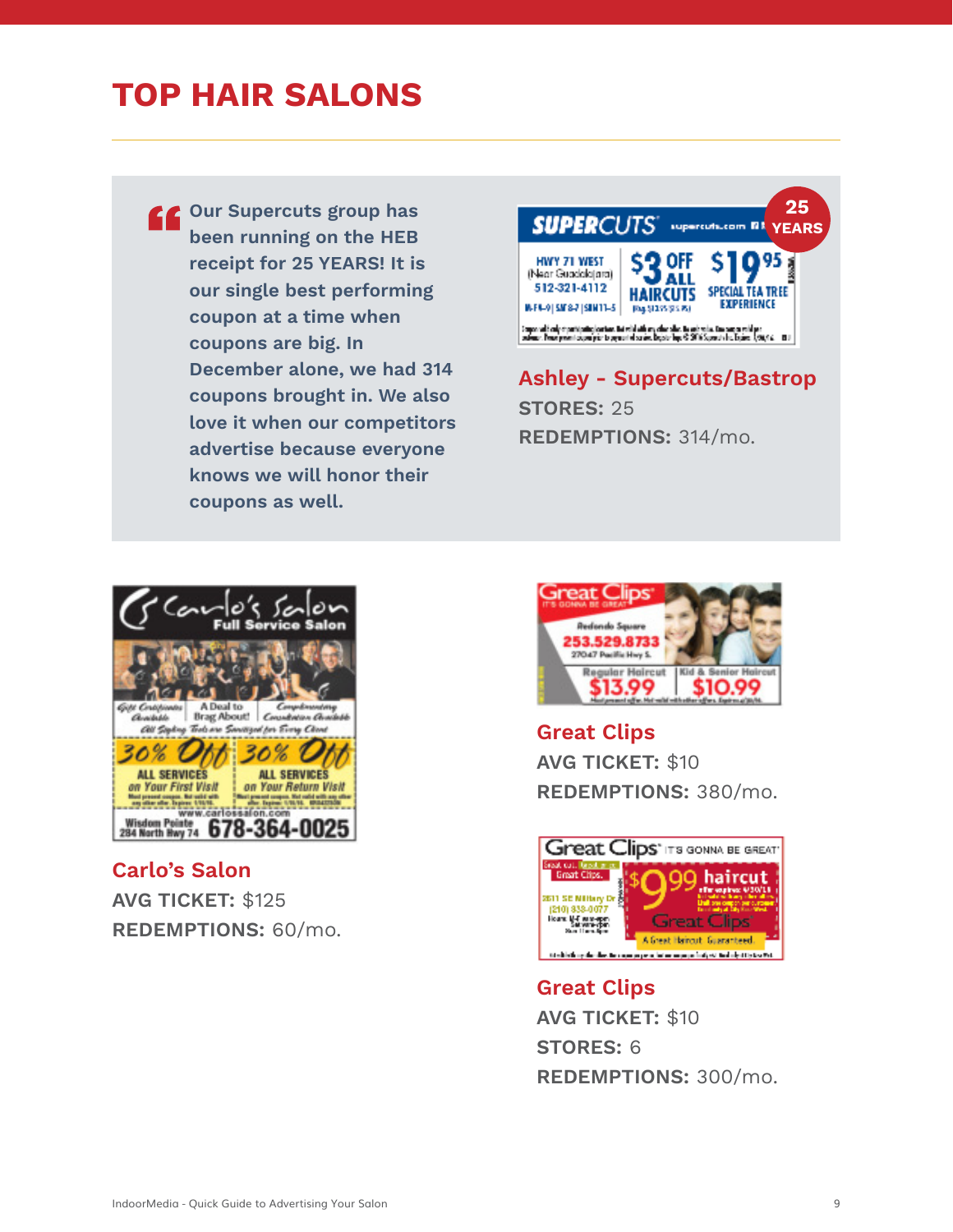

**Fantastic Sams' STORES:** 6 **REDEMPTIONS:** 120/mo.



#### **Great Haircuts! REDEMPTIONS:** 100/mo.

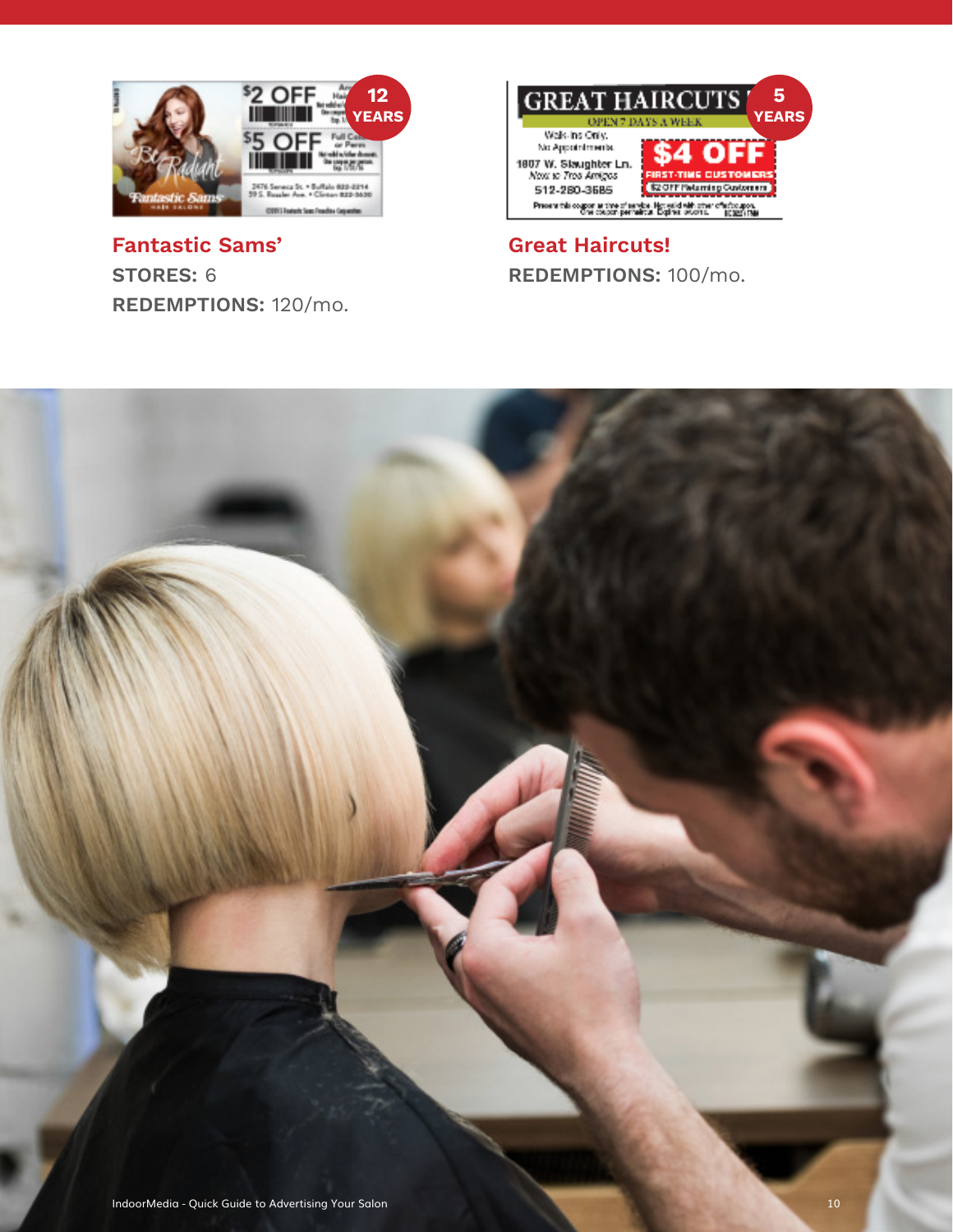## **TOP COUPONS FOR THE COSMETOLOGY INDUSTRY - NAIL SALONS**

**It's the #1 form of advertising we do. It out performs all the others.**



**David Nguyen - Tulip Nails & Spa AVG TICKET:** \$40 **REDEMPTIONS:** 400/mo.



**Grand Nail Salon AVG TICKET:** \$45 **REDEMPTIONS:** 900/mo.



**Tango Nails AVG TICKET:** \$55 **REDEMPTIONS:** 1,500/mo.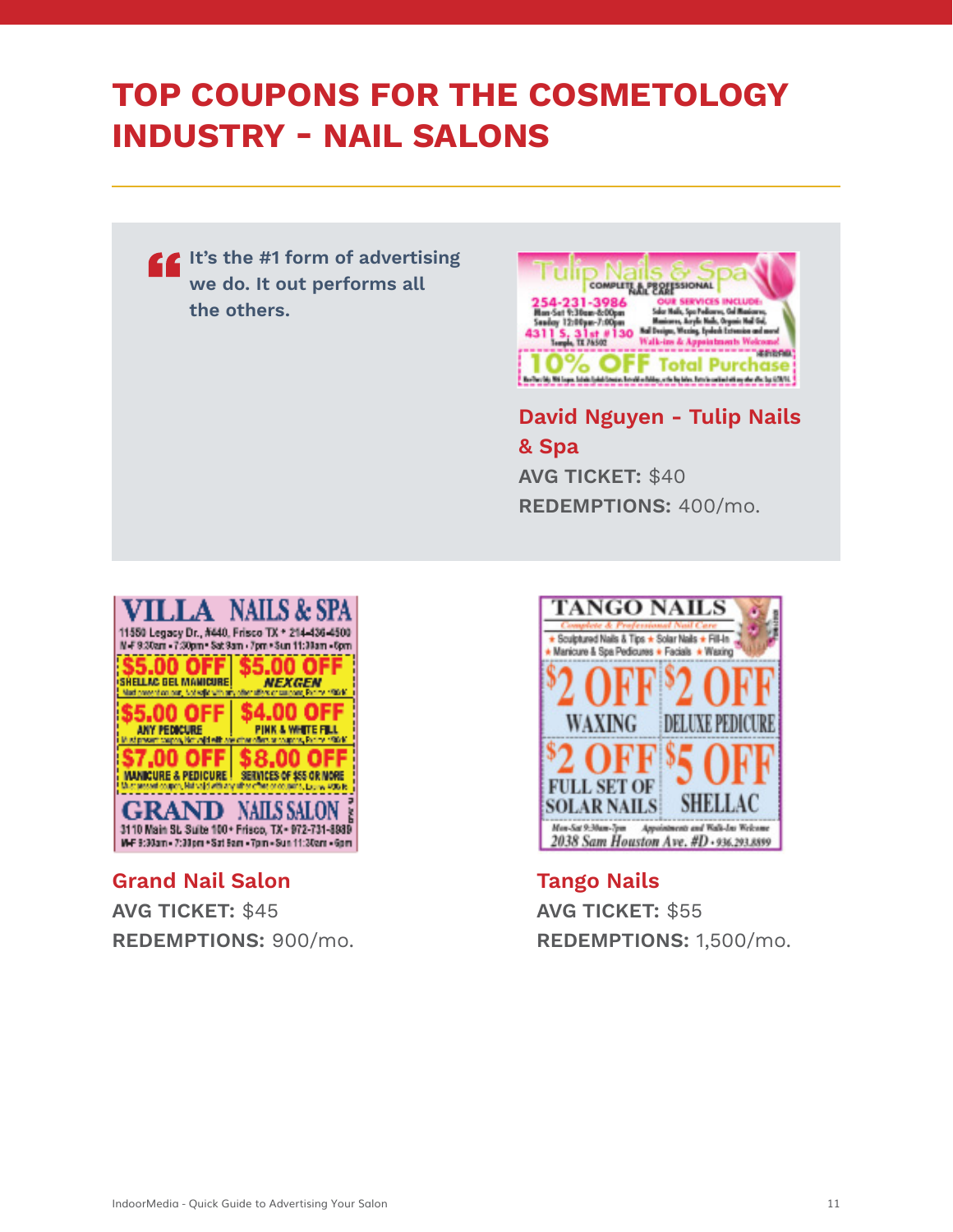

**Serenity Nails & Day Spa AVG TICKET:** \$40 **REDEMPTIONS:** 3,000/mo.



**Deluxe Nails AVG TICKET:** \$45 **REDEMPTIONS:** 600/mo.





**VIP Nails & Spa AVG TICKET:** \$75 **REDEMPTIONS:** 900/mo.